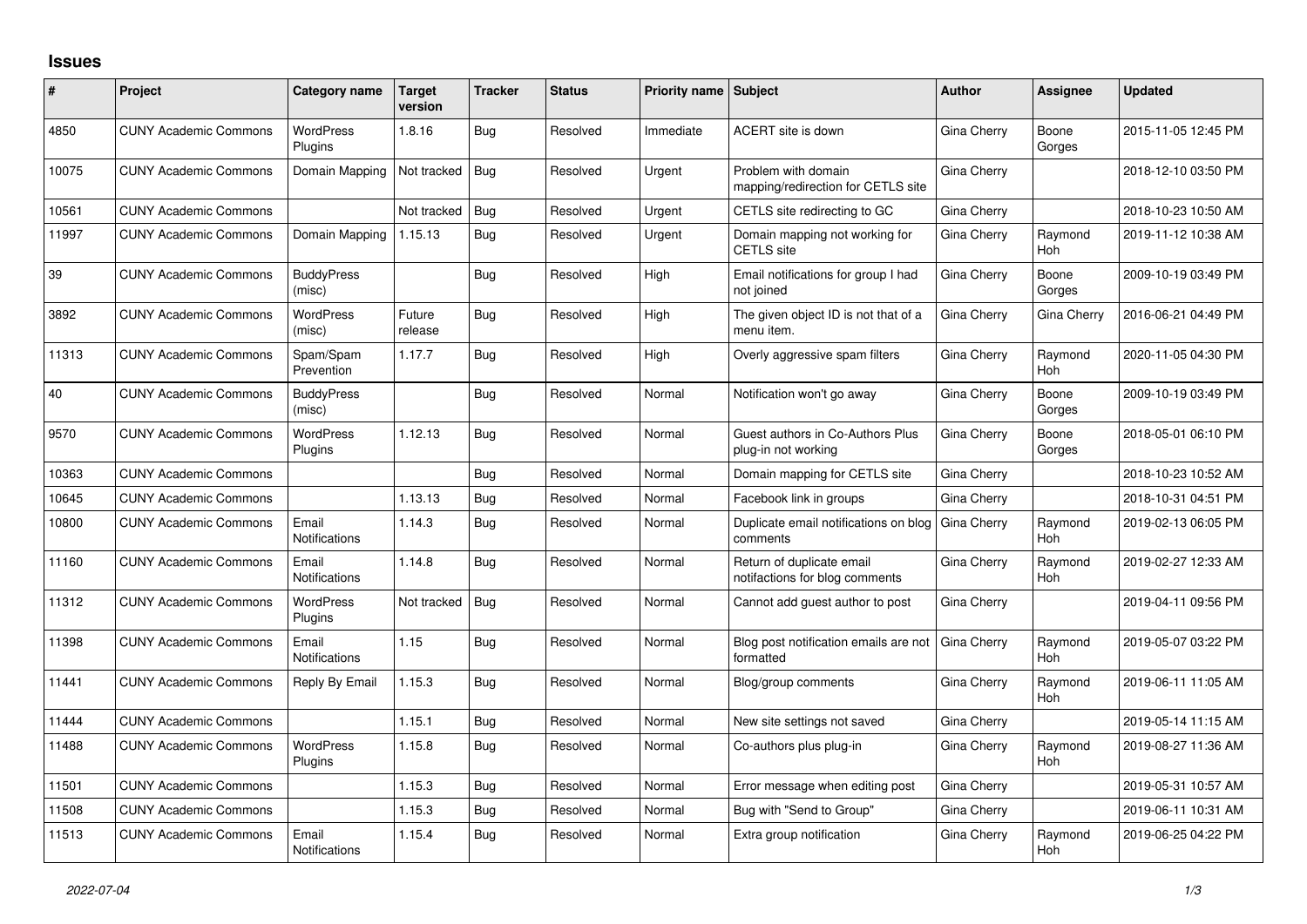| #     | Project                      | Category name                | <b>Target</b><br>version | <b>Tracker</b> | <b>Status</b> | <b>Priority name Subject</b> |                                                            | Author      | Assignee              | <b>Updated</b>      |
|-------|------------------------------|------------------------------|--------------------------|----------------|---------------|------------------------------|------------------------------------------------------------|-------------|-----------------------|---------------------|
| 11518 | <b>CUNY Academic Commons</b> |                              | Not tracked              | <b>Bug</b>     | Resolved      | Normal                       | Question about group events                                | Gina Cherry |                       | 2019-06-04 02:14 PM |
| 11927 | <b>CUNY Academic Commons</b> |                              | 1.15.11                  | Bug            | Resolved      | Normal                       | WP editor backups                                          | Gina Cherry |                       | 2019-10-08 11:22 AM |
| 12003 | <b>CUNY Academic Commons</b> |                              | 1.15.13                  | Bug            | Resolved      | Normal                       | <b>Editing events using Events</b><br>Manager plugin       | Gina Cherry |                       | 2019-10-22 04:39 PM |
| 12030 | <b>CUNY Academic Commons</b> |                              | Not tracked              | Bug            | Resolved      | Normal                       | Issue with scheduled publishing                            | Gina Cherry |                       | 2020-02-11 04:47 PM |
| 12036 | <b>CUNY Academic Commons</b> | Email<br>Notifications       |                          | Bug            | Resolved      | Normal                       | Blog post notification not sent to<br>group                | Gina Cherry |                       | 2019-11-04 11:36 AM |
| 13969 | <b>CUNY Academic Commons</b> | Server                       | Not tracked              | Bug            | Resolved      | Normal                       | Problems accessing the Commons                             | Gina Cherry |                       | 2021-02-11 03:10 PM |
| 14841 | <b>CUNY Academic Commons</b> | <b>WordPress</b><br>Plugins  | 1.18.20                  | Bug            | Resolved      | Normal                       | Issue with Co-Authors Plus in the<br>Customizr theme       | Gina Cherry | Raymond<br><b>Hoh</b> | 2021-10-07 08:14 PM |
| 14848 | <b>CUNY Academic Commons</b> | WordPress<br>Plugins         | 1.18.21                  | Bug            | Resolved      | Normal                       | Bug with Gravity Forms/Commons<br>interaction              | Gina Cherry | Raymond<br><b>Hoh</b> | 2021-10-13 06:51 PM |
| 15094 | <b>CUNY Academic Commons</b> | Group Invitations            | 2.0.0                    | Bug            | Resolved      | Normal                       | Group admins added to site as<br>authors, not admins       | Gina Cherry | Boone<br>Gorges       | 2022-05-26 11:36 AM |
| 15203 | <b>CUNY Academic Commons</b> |                              | Not tracked              | Bug            | Resolved      | Normal                       | Comments no longer working                                 | Gina Cherry |                       | 2022-01-19 03:41 PM |
| 11507 | <b>CUNY Academic Commons</b> |                              |                          | <b>Bug</b>     | Rejected      | Normal                       | Apply layout to existing site?                             | Gina Cherry |                       | 2019-05-31 01:33 PM |
| 11582 | <b>CUNY Academic Commons</b> |                              |                          | Bug            | Rejected      | Normal                       | Site privacy options                                       | Gina Cherry |                       | 2019-06-20 11:26 AM |
| 13704 | <b>CUNY Academic Commons</b> |                              |                          | Bug            | Rejected      | Normal                       | Site logo not updating                                     | Gina Cherry |                       | 2021-02-23 10:46 AM |
| 11512 | <b>CUNY Academic Commons</b> |                              |                          | Bug            | Duplicate     | Normal                       | Links not opening in new tab                               | Gina Cherry |                       | 2019-06-04 11:08 AM |
| 11649 | <b>CUNY Academic Commons</b> | WordPress<br>Plugins         | 2.0.3                    | Bug            | In Progress   | Normal                       | CC license displayed on every page                         | Gina Cherry | Raymond<br>Hoh        | 2022-06-29 11:32 AM |
| 3669  | <b>CUNY Academic Commons</b> | WordPress<br>Plugins         | 1.7.4                    | Feature        | Resolved      | Normal                       | Plug-in request: Collapse-o-matic                          | Gina Cherry | Boone<br>Gorges       | 2014-11-21 11:14 AM |
| 3976  | <b>CUNY Academic Commons</b> | Email<br>Notifications       | 1.7.18                   | Feature        | Resolved      | Normal                       | Emails to blog subscribers should<br>be sent in HTML       | Gina Cherry | Boone<br>Gorges       | 2015-04-12 02:18 PM |
| 3998  | <b>CUNY Academic Commons</b> | <b>WordPress</b><br>Plugins  | 1.7.19                   | Feature        | Resolved      | Normal                       | Voicethread plugin                                         | Gina Cherry | Boone<br>Gorges       | 2015-04-21 02:35 PM |
| 4751  | <b>CUNY Academic Commons</b> | <b>WordPress</b><br>Themes   | 1.8.13                   | Feature        | Resolved      | Normal                       | Request for two plug-ins                                   | Gina Cherry | Boone<br>Gorges       | 2015-10-13 09:29 AM |
| 7944  | <b>CUNY Academic Commons</b> | <b>WordPress</b><br>Plugins  | 1.10.16                  | Feature        | Resolved      | Normal                       | MailChimp plug-in                                          | Gina Cherry |                       | 2017-04-11 12:38 PM |
| 8389  | <b>CUNY Academic Commons</b> | WordPress<br>Plugins         | 1.11.6                   | Feature        | Resolved      | Normal                       | Gravity Forms + Custom Post Types   Gina Cherry<br>plug-in |             | Boone<br>Gorges       | 2017-07-06 08:09 PM |
| 10847 | <b>CUNY Academic Commons</b> | <b>Blogs</b><br>(BuddyPress) | 1.15                     | Feature        | Resolved      | Normal                       | Select which blog posts are sent to<br>group               | Gina Cherry | Boone<br>Gorges       | 2019-04-23 03:54 PM |
| 11311 | <b>CUNY Academic Commons</b> | WordPress<br>Plugins         | 1.14.11                  | Feature        | Resolved      | Normal                       | Request for post expiration plug-in                        | Gina Cherry | Raymond<br>Hoh        | 2019-04-15 10:47 AM |